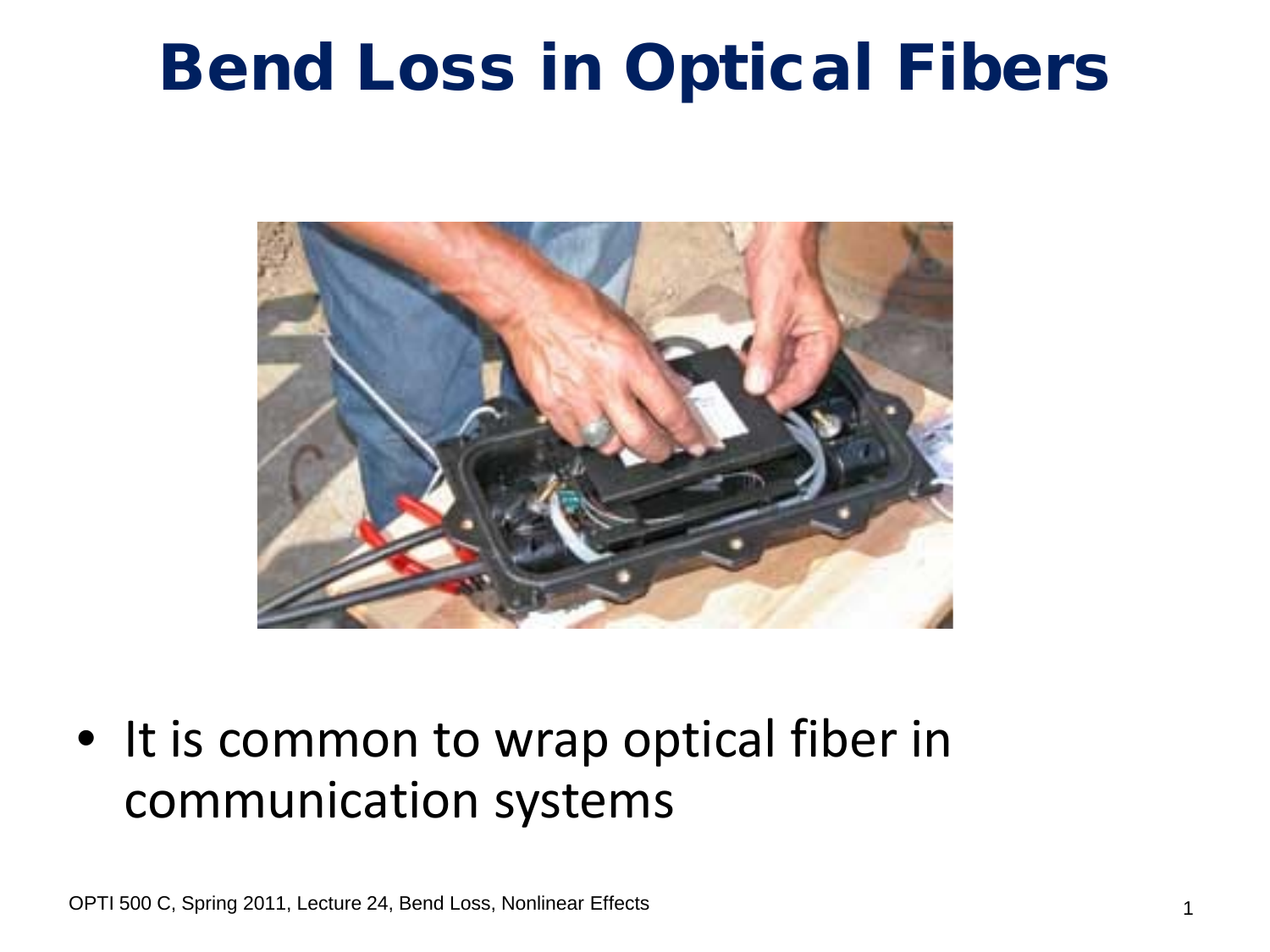# Bend Loss in Optical Fibers



Fig. 5.4. Diagram illustrating the velocity approach to the determination of radiation loss

From *Integrated Optics*, Robert G. Hunsperger, 4th Edition, pp. 84-87.

• Power in the tail of the mode profile is lost.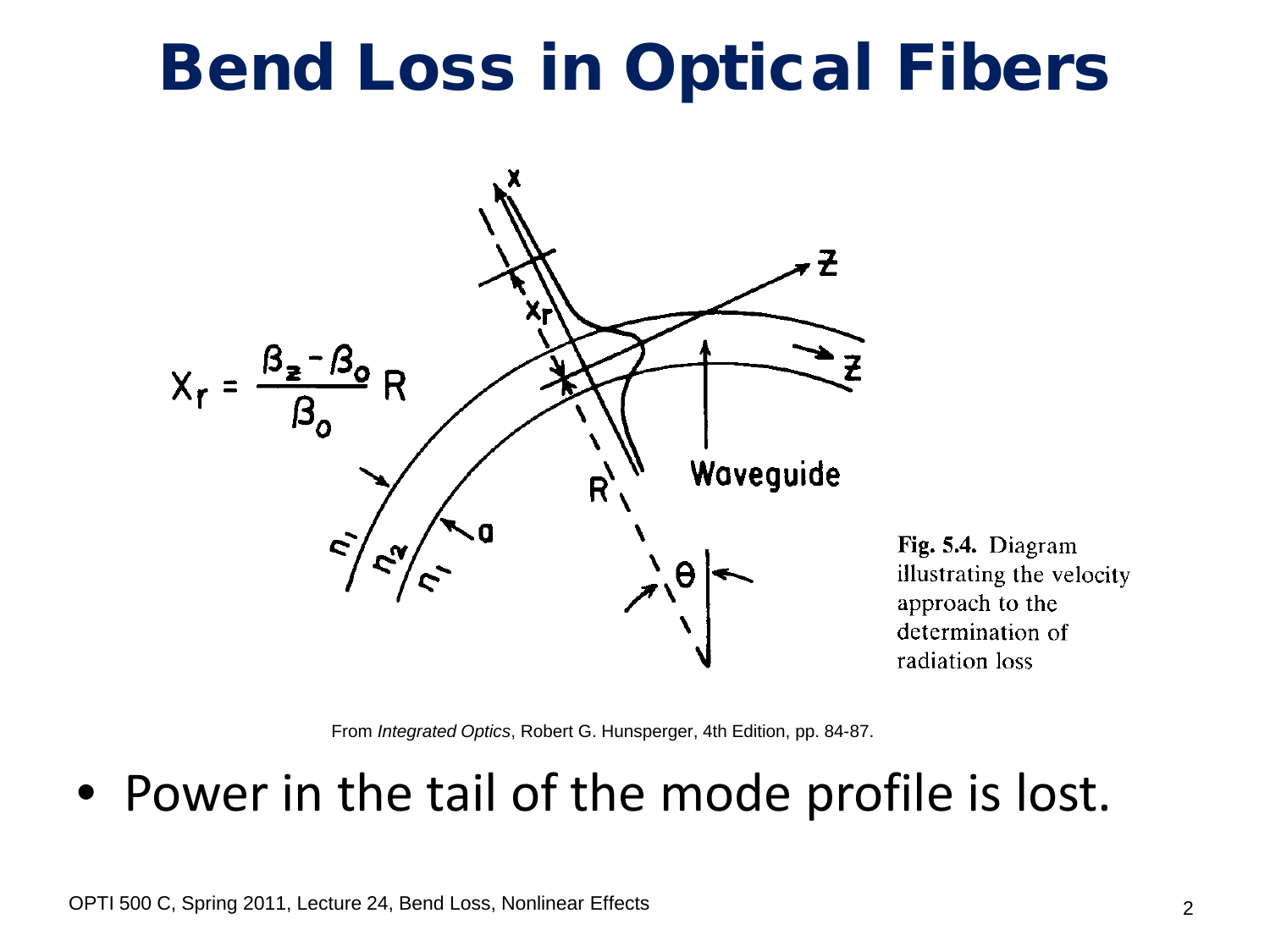# Bend Loss in Optical Fibers



Figure 3.24 Attenuation coefficient due to bending as a function of the radius of curvature of bending, calculated using Equation (3.6-7). The fiber parameters used are: core index  $n_1 = 1.4628$ , clad index  $n_2 = 1.4600$ , core radius  $a = 5.49 \text{ µm}$ ,  $\lambda = 1.30 \text{ µm}$ . These parameters lead to  $V = 2.400$ ,  $n_{\text{eff}} = 1.4614$ ,  $ha = 1.6978$ ,  $qa = 1.6969$ , and  $Ba = 38.777$ .

### • Keeping bend radii greater than 10 cm makes bend loss negligible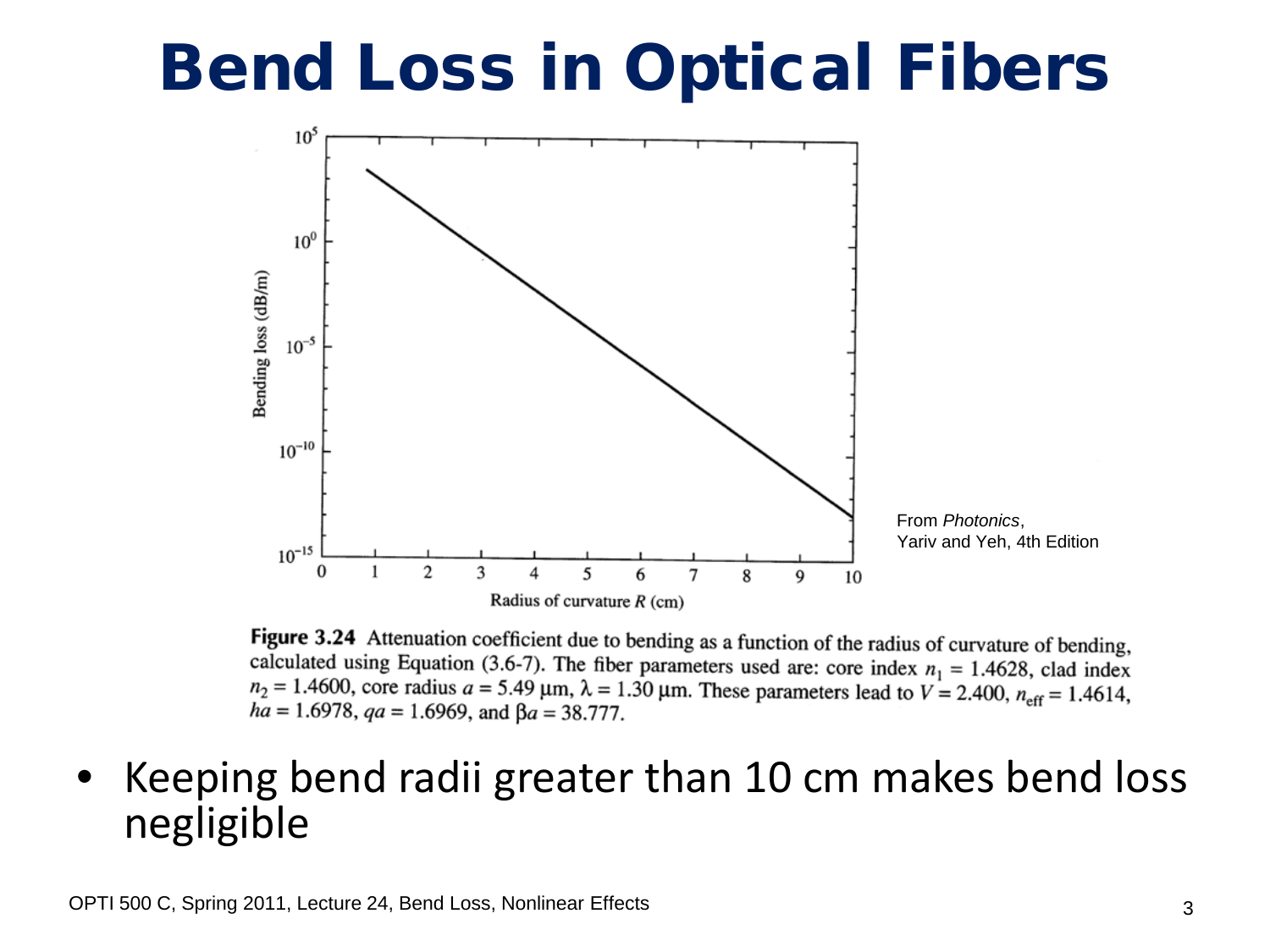



David Z. Chen Distinguished Member of Technical Staff **NEBS, Fiber & Energy Efficiency** Verizon Corporate Technology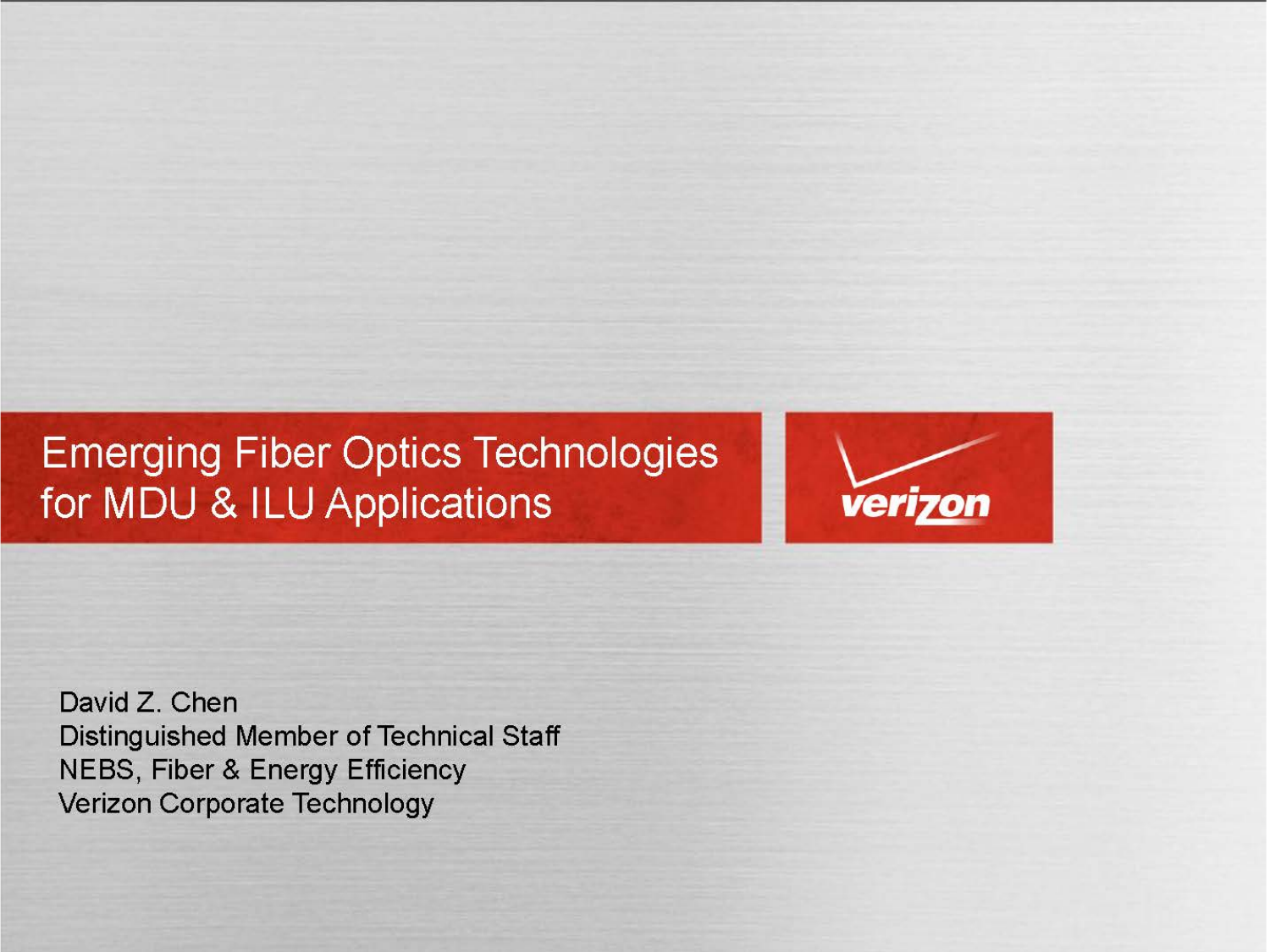

### 4.8 mm cable under tight bend condition



90 degree bend, stapled 3/4" from corner 5 lb tension, 5.5mm fiber bend radius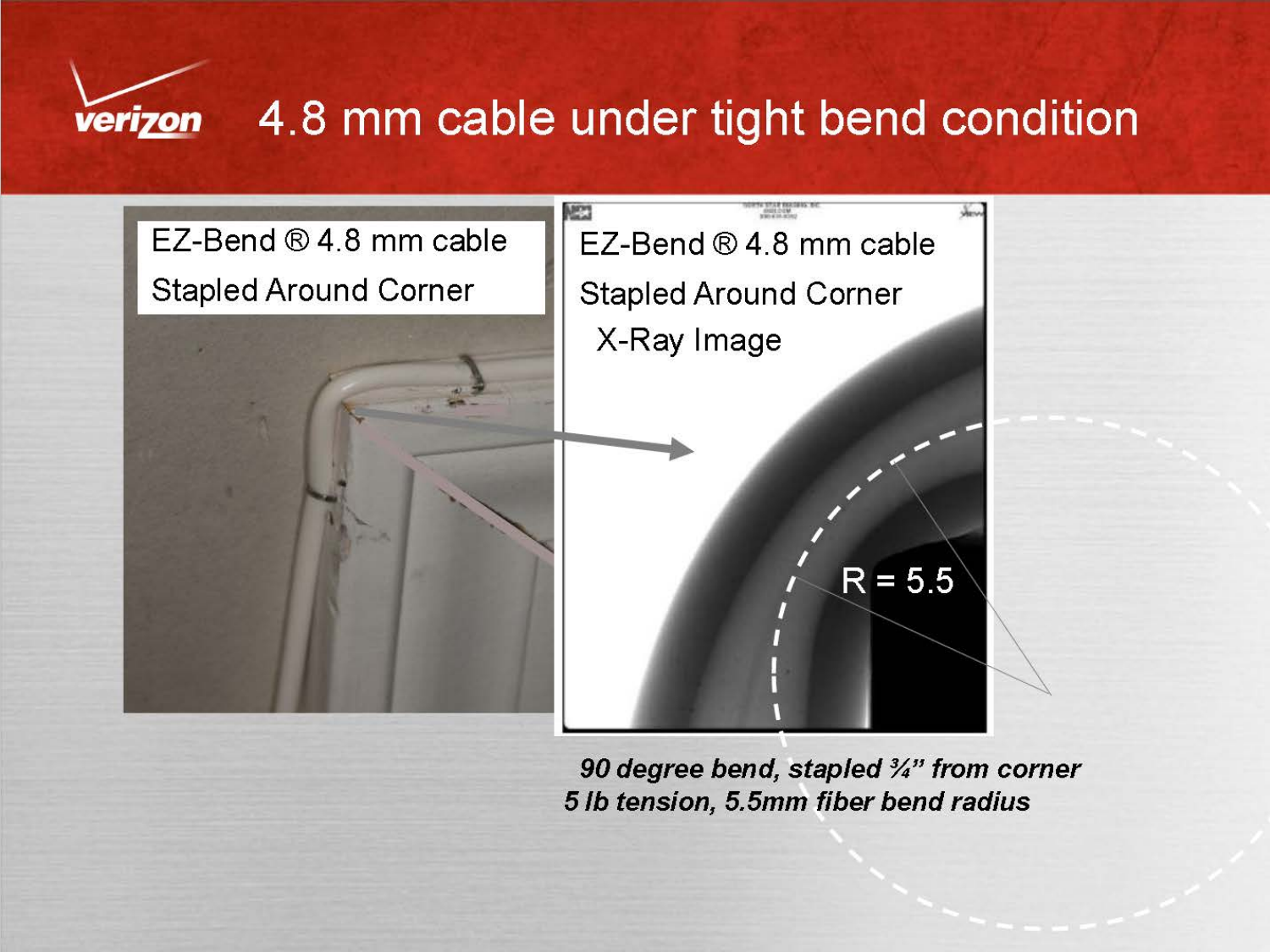

### **Estimating Bend Radius Near Tight Staples By** X-Ray

- $\triangleright$  The position of the fiber is obscured by the staple
- $\triangleright$  This complicates the location of the fiber which will definitely be forced into the 5 mm range
- $\triangleright$  The possible bend radius could be in the range of 2.5 and 3.75 mm
- $\triangleright$  The arc is approximately  $60^\circ$

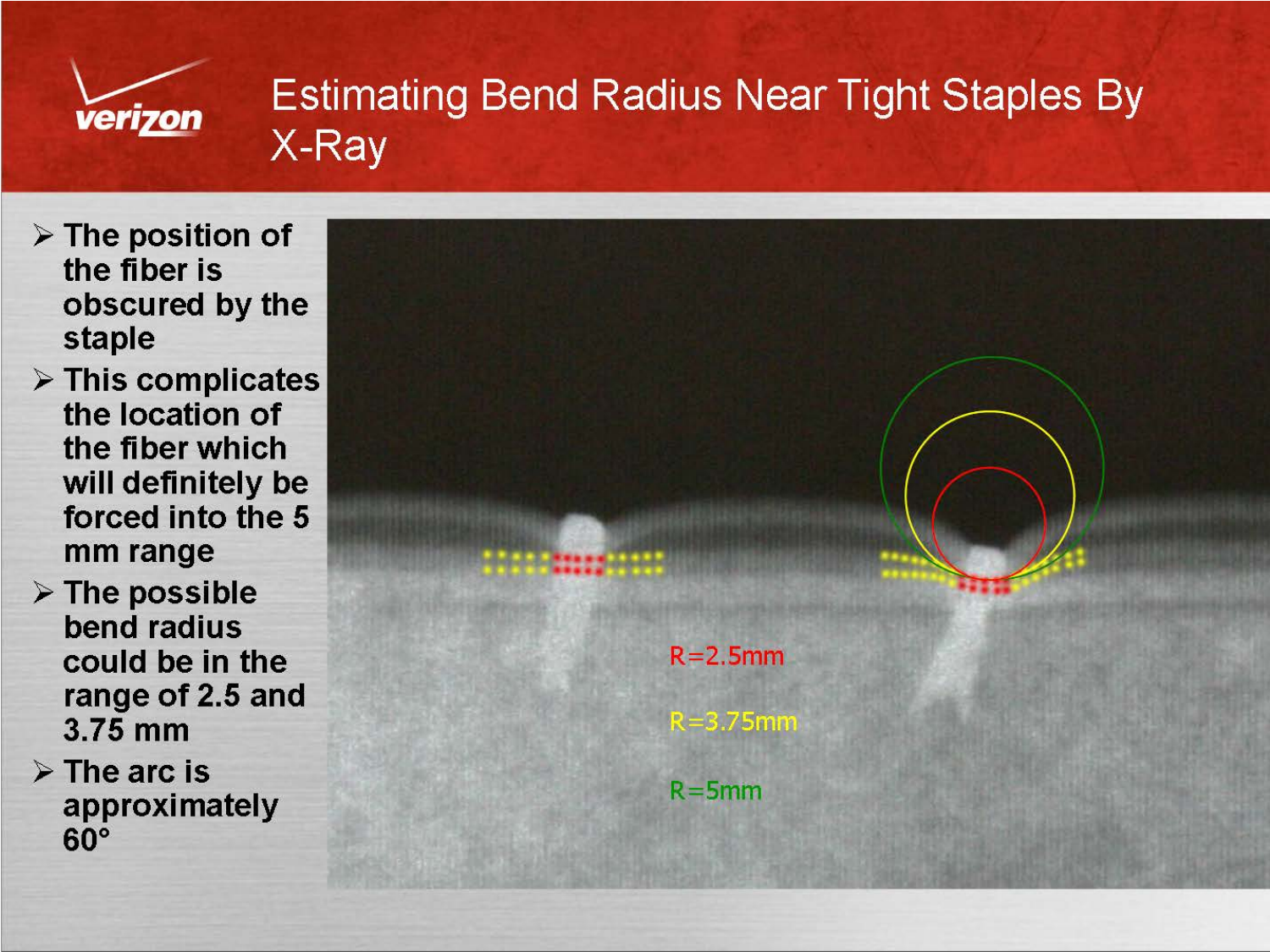

### **Fundamental Challenge for Bending Fibers in Small Radius**

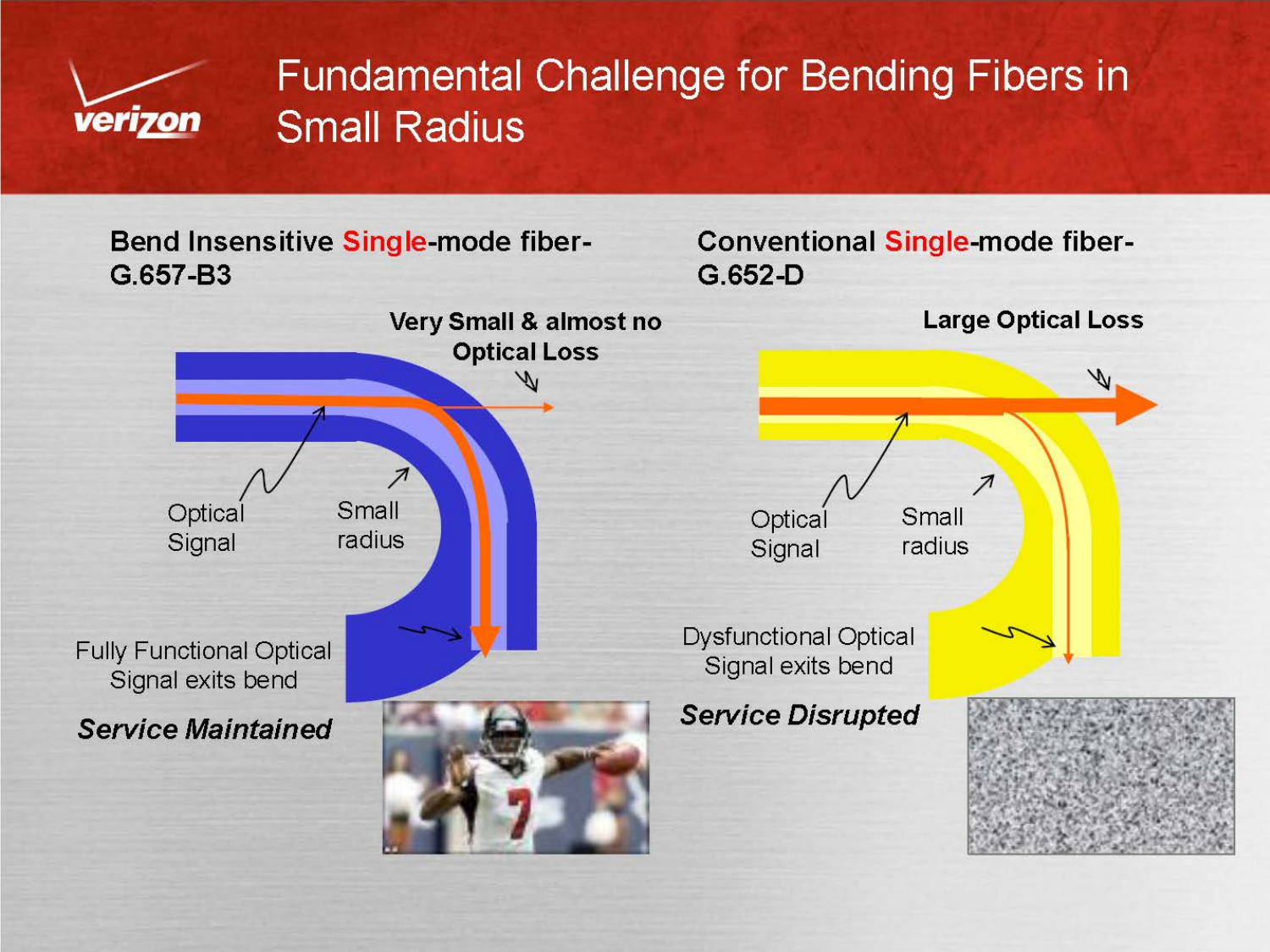### Draka BendBright-Elite Fiber (G.657.B3)

#### **Attenuation with Bending**

| Number of<br><b>Turns</b> | <b>Mandrel Radius</b><br>(mm) | Wavelength<br>(nm) | <b>Induced</b><br><b>Attenuation (dB)</b> |
|---------------------------|-------------------------------|--------------------|-------------------------------------------|
|                           | 10                            | 1550               | $\leq 0.03$                               |
|                           | 10                            | 1625               | $\leq$ 0.1                                |
|                           | 7.5                           | 1550               | $\leq 0.08$                               |
|                           | 7.5                           | 1625               | $\leq 0.25$                               |
|                           | 5.0                           | 1550               | $\leq$ 0.15                               |
|                           | 5.0                           | 1625               | $\leq$ 0.45                               |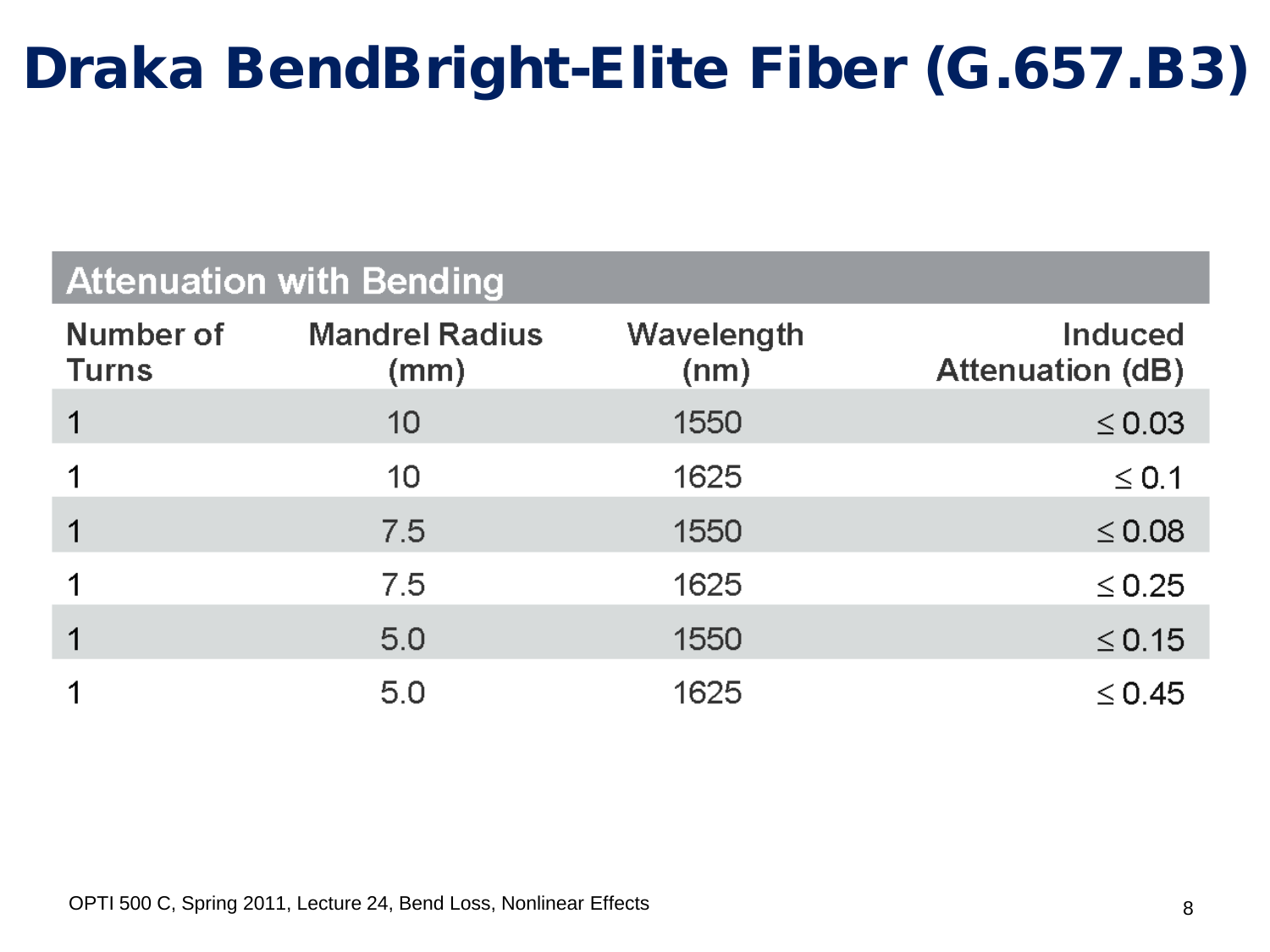# Low Bend Loss Optical Fiber



Fig.  $3$ . Schematic of a trench-index profile and its parameters.

- Larger core-clad index difference minimizes bend loss, but smaller mode profiles increase splice loss
- Fiber with a trench-index profile minimizes bend loss while maintaining a larger mode profile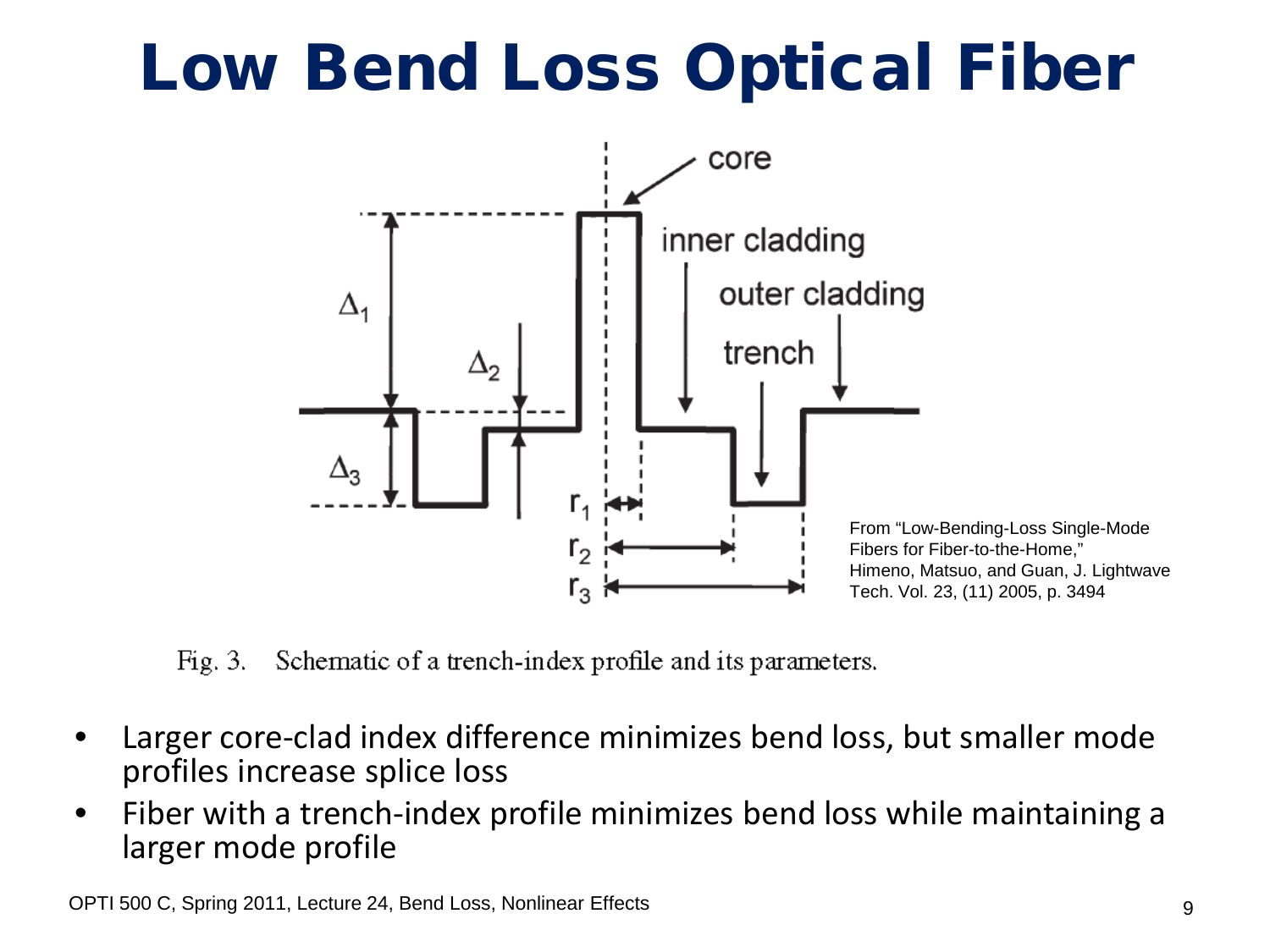## Nonlinear Impairments in Optical Fiber

- Self-Phase Modulation
- Four-Wave Mixing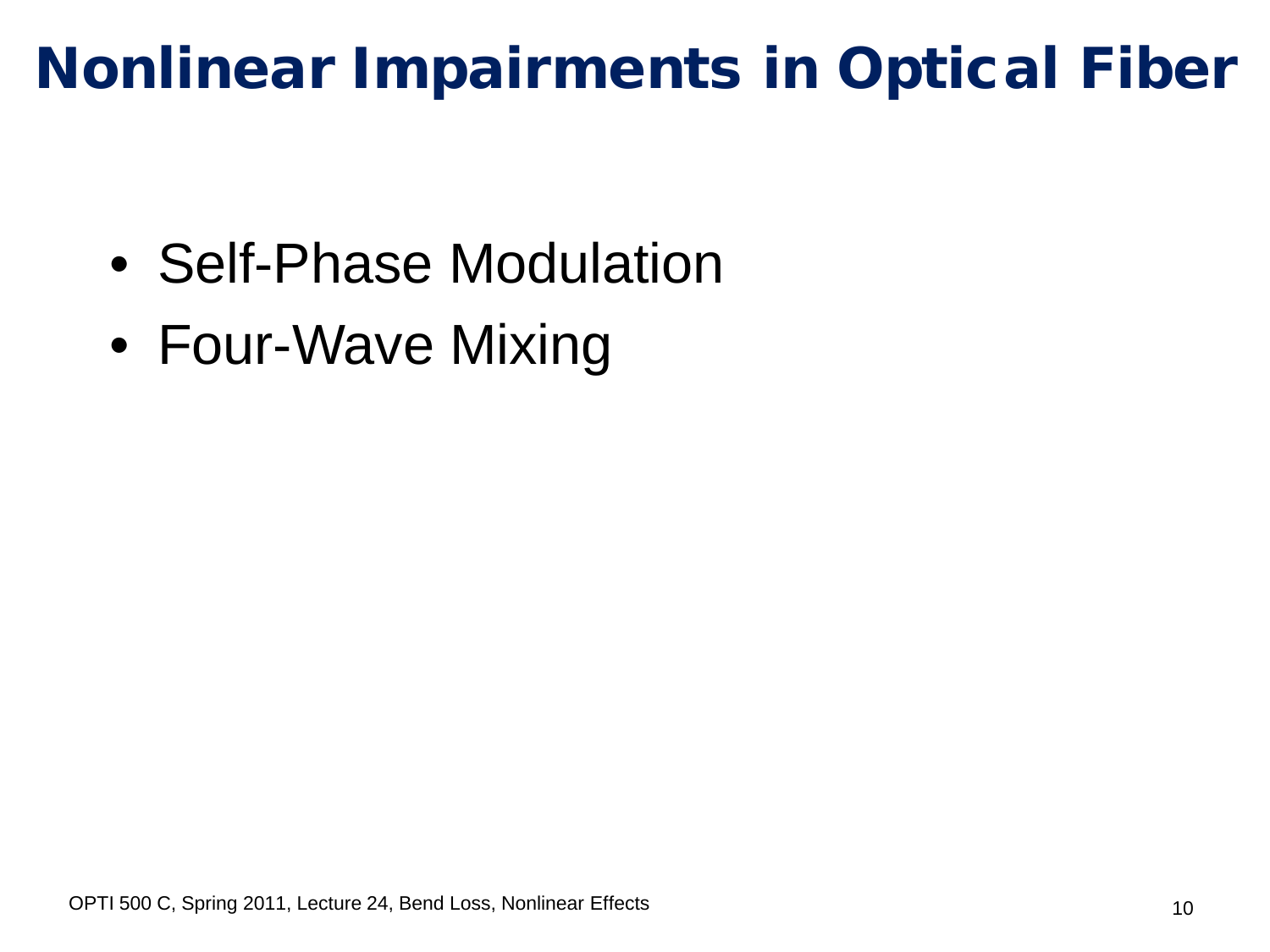# Nonlinear Impairments in Optical Fiber



Figure 14.1 Electric field as a function of time: (a) at the input end of the fiber and (b) at the output end of the fiber. The parameters used are  $A_{\text{eff}} = 100 \mu \text{m}^2$ ,  $P = 5 \text{ mW}$ ,  $L = 2500 \text{ km}$ ,  $\tau = 0.05 \text{ ps}$ , and  $n_2 = 3 \times 10^{-20}$  m<sup>2</sup>/W.

• An increasing intensity, and refractive index, has the effect of increasing frequency (decreasing wavelength) and vice versa

OPTI 500 C, Spring 2011, Lecture 24, Bend Loss, Nonlinear Effects 11